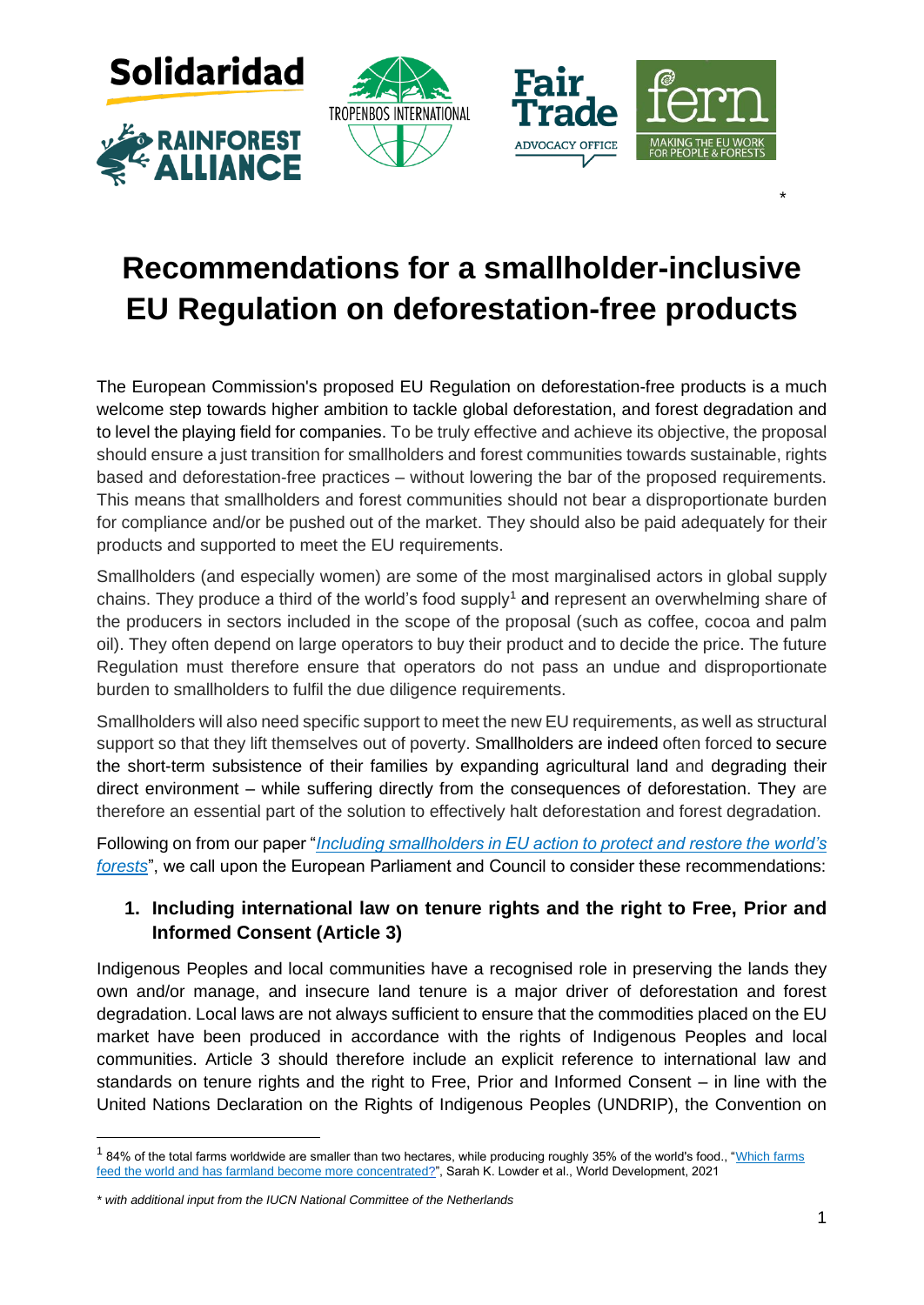Biological Diversity and the International Labour Organization Convention 169 and the Voluntary Guidelines on Tenure.

# **2. Spelling out the duty of operators to support the compliance of their suppliers (Article 4)**

The Regulation should explicitly mention that it is part of the operators' obligations to undertake reasonable, documented efforts to support their suppliers' compliance, including smallholders and forest communities, with new EU requirements. This can be done through targeted investments, capacity building on the ground, and pricing mechanisms that would enable a living income for the producers, that covers the costs of sustainable and deforestation-free production.

# **3. Facilitating the application of the geolocation requirement to smallholders (Article 9)**

The Commission's proposed geolocation requirement is a key element to ensure the effectiveness of the Regulation and drive transformation through EU supply chains. However, it will be crucial to combine this ambitious traceability requirement with technical and financial support to build the capacity of smallholder organisations and forest communities to collect and manage the required data. This should be reflected in Article 28 on cooperation with third countries, and Article 9 should prepare the grounds for specific guidance to facilitate the application of the geolocation requirement in sectors where smallholders represent a significant share of producers. It is also essential to include a specific reference to the rights of producers to retain ownership and control over their proprietary data.<sup>2</sup>

# **4. Making the due diligence obligation smallholder-inclusive**

#### *a) Integrating meaningful engagement of stakeholders throughout the due diligence obligation (Article 8)*

Engagement and participation of relevant stakeholders, in particular with potentially impacted stakeholders and rights holders such as smallholders, Indigenous Peoples and local communities, is a key component of due diligence as recognised in existing international guidelines.<sup>3</sup> Such a requirement should therefore be explicitly embedded in the due diligence obligation outlined in the Regulation to ensure a high-quality due diligence process.

### *b) Preventing abusive disengagement as part of risk mitigation measures (Article 10)*

Some safeguards should be included in Article 10 to prevent abusive disengagement with suppliers, as an "easy" mitigation measure and a way to avoid costs. Instead, the Regulation should aim at encouraging long-term relationships with suppliers. In line with existing standards, such as the OECD due diligence guidance for responsible business conduct, there should be some provisions to ensure disengagement is only undertaken when operators can demonstrate mitigation is not feasible or as a last resort measure after failed attempts of mitigation. This would particularly be relevant in the case of cooperatives/farmer groups whose members cannot all provide proof of legality or geolocation information and would incentivise operators to work with their suppliers to build their capacity so that they can respond to the new EU requirements. Operators should also assess the impacts of a decision to disengage and, where disengagement

 $^2$  Failure to secure this right would open the door to a loss of digital identity and increased vertical integration. Ensuring the farmers or cooperatives effectively own the data and systems to manage the latter will also help reduce the burden and risks of inefficiency linked to duplication, as smallholders are often requested to provide data multiple times for several trade partners in different systems.

<sup>&</sup>lt;sup>3</sup> [OECD Due diligence Guidance for responsible business conduct](http://mneguidelines.oecd.org/OECD-Due-Diligence-Guidance-for-Responsible-Business-Conduct.pdf) an[d UN Guiding Principles on Business and Human Rights](https://www.ohchr.org/documents/publications/guidingprinciplesbusinesshr_en.pdf)